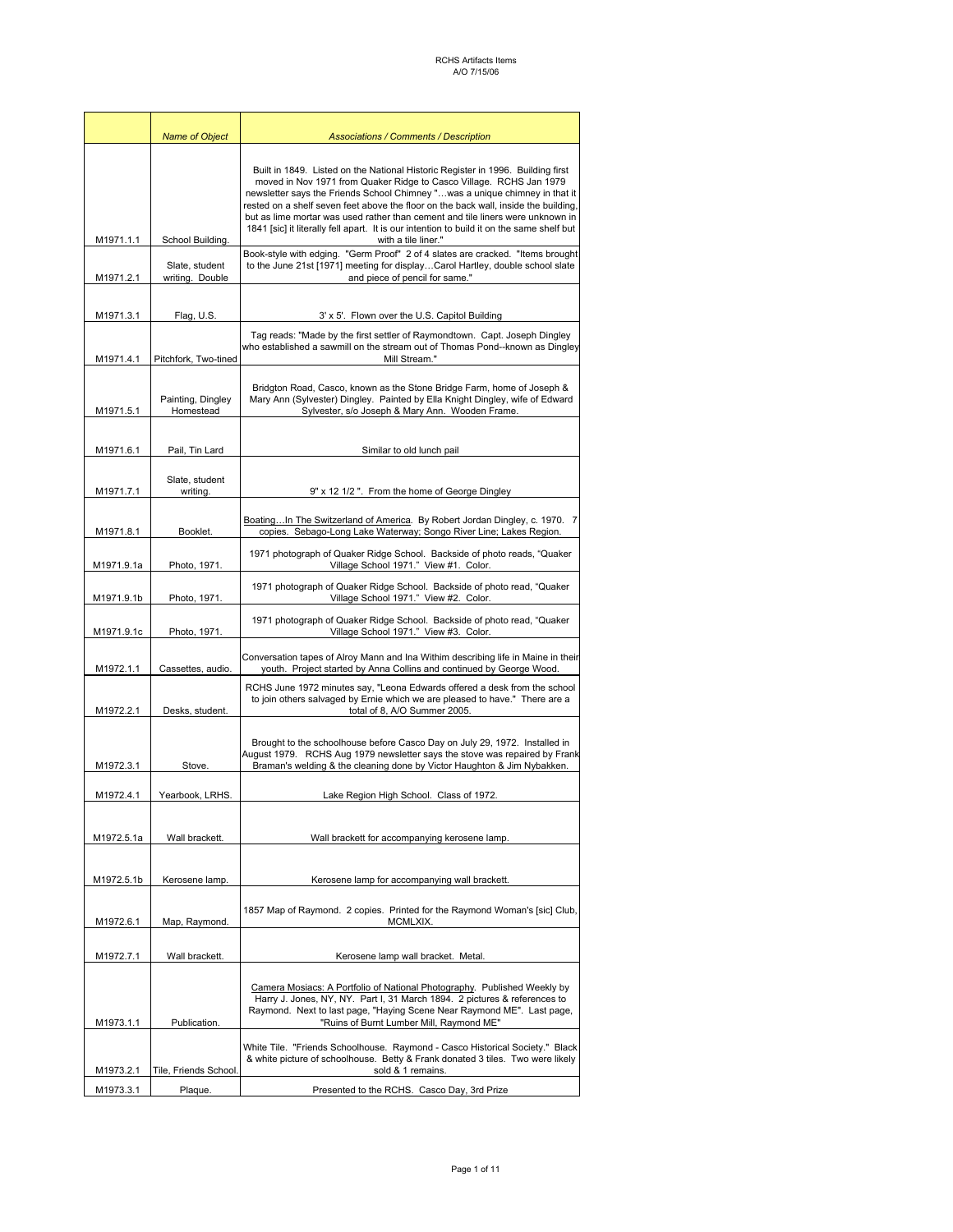| M1973.4.1a                                | Painting, Holden<br>[LKA?] Hancock Mill & Pond. Now the Hancock Lumber Administrative Offices.<br>Sawmill<br>Oil painting. Signed by H. Whittum. 15" x 19" |                                                                                                                                                                                                                                                                                                                                                                                   |  |
|-------------------------------------------|------------------------------------------------------------------------------------------------------------------------------------------------------------|-----------------------------------------------------------------------------------------------------------------------------------------------------------------------------------------------------------------------------------------------------------------------------------------------------------------------------------------------------------------------------------|--|
| Painting, Casco<br>Village<br>M1973.4.1b  |                                                                                                                                                            | White Frame. Oil. Casco Village Street Scene [during the horse & buggy days].<br>By H. Whittum.                                                                                                                                                                                                                                                                                   |  |
| School paper, 1914.<br>M1973.4.1a         |                                                                                                                                                            | The Quito School Paper [of Casco High School]. June 1914-blue cover, gold<br>lettering.                                                                                                                                                                                                                                                                                           |  |
| School paper, Jan.<br>1915.<br>M1973.4.1b |                                                                                                                                                            | The Quito School Paper [of Casco High School]. Jan. 1915.                                                                                                                                                                                                                                                                                                                         |  |
| M1973.4.1c                                | School paper, May<br>1915.                                                                                                                                 | The Quito School Paper [of Casco High School]. May 1915.                                                                                                                                                                                                                                                                                                                          |  |
| M1973.4.1d                                | School paper, Jan.<br>1916.                                                                                                                                | The Quito School Paper [of Casco High School]. Jan. 1916.                                                                                                                                                                                                                                                                                                                         |  |
| M1973.4.1e                                | School paper, Jan.<br>1931.                                                                                                                                | The Quito School Paper [of Casco High School]. Jan 1931. Fragile.                                                                                                                                                                                                                                                                                                                 |  |
| M1973.4.1f                                | School paper, 1931.                                                                                                                                        | The Quito School Paper [of Casco High School]. 1931, Commencement<br>Number. Casco High School's Class of 1931 consisted of Katherine Cole, Ruth<br>M. Cute, Rosalind Crockett, Evelyn Cummings, Evelyn Edison, Eloise Edwards,<br>Helen Edwards, Vernald Edwards, Sumner O. Hancock, Ethel Lombard, Henry<br>Walter Flagg & James Flagg. This ed. incl. pictures of each senior. |  |
| M1973.5.1a                                | Photo, 1973.                                                                                                                                               | Friends (AKA Quaker Ridge) Schoolhouse, March 1973. View #1. B/W.                                                                                                                                                                                                                                                                                                                 |  |
| M1973.5.1b                                | Photo, 1973.                                                                                                                                               | Friends (AKA Quaker Ridge) Schoolhouse, March 1973. View #2. B/W.                                                                                                                                                                                                                                                                                                                 |  |
| M1973.5.1c                                | Photo, 1973.                                                                                                                                               | Friends (AKA Quaker Ridge) Schoolhouse, March 1973. View #3. B/W.                                                                                                                                                                                                                                                                                                                 |  |
| M1973.5.1d                                | Photo, 1973.                                                                                                                                               | Friends (AKA Quaker Ridge) Schoolhouse, March 1973. View #4. B/W.                                                                                                                                                                                                                                                                                                                 |  |
| M1974.1.1                                 | Blackboard                                                                                                                                                 | RCHS May 1974 newsletter says, "Inside there is nowa blackboard of sorts on<br>the wall back of the desk"                                                                                                                                                                                                                                                                         |  |
|                                           | M1974.2.1a Bracket, corner-wall.                                                                                                                           | One of two. RCHS May 1974 newsletter says, "We are still in need of busts of<br>figurines for the brackets in the [2] rear corners of the room, once occupied by<br>Longfellow and Whittier. Where did they go?"                                                                                                                                                                  |  |
| M1974.2.1b                                | Bracket, corner-wall.                                                                                                                                      | Two of two. RCHS May 1974 newsletter says, "We are still in need of busts of<br>figurines for the brackets in the [2] rear corners of the room, once occupied by<br>Longfellow and Whittier. Where did they go?"                                                                                                                                                                  |  |
| M1974.3.1                                 | Picture, George<br>Washington                                                                                                                              | Framed. Steel-engraving. Battle of Trenton. 24" x 28" RCHS May 1974<br>newsletter says, "Inside there is nowon the opposite end wall an appropriate<br>steel engraving picture of historical motif"                                                                                                                                                                               |  |
| M1974.4.1                                 | Wall picture                                                                                                                                               | "Pharaoh's Horses. 3 horses. 21" x 21". Cracked glass.                                                                                                                                                                                                                                                                                                                            |  |
| M1974.5.1                                 | Book.                                                                                                                                                      | Origin & History of Raymondtown. By Ernest Harmon Knight. Norway, ME:<br>Oxford Hills Press, 1974. 106 pgs.                                                                                                                                                                                                                                                                       |  |
| M1974.6.1a                                | Bird, stuffed                                                                                                                                              | Flicker - 11" high                                                                                                                                                                                                                                                                                                                                                                |  |
| M1974.6.1b                                | Bird, stuffed                                                                                                                                              | Bluebird - 7" high                                                                                                                                                                                                                                                                                                                                                                |  |
| M1974.6.1c                                | Bird, stuffed                                                                                                                                              | Bird - 6" high                                                                                                                                                                                                                                                                                                                                                                    |  |
| M1974.7.1                                 | Book                                                                                                                                                       | Windham in the Past, 1974. By Samuel Thomas Dole. Hardcover. Reprinted<br>Courtesy of the Windham Historical Society, 1974. Windham; Genealogy                                                                                                                                                                                                                                    |  |
| M1974.8.1                                 | Folding chairs                                                                                                                                             | 20 folding chairs. Purchased by the RCHS.                                                                                                                                                                                                                                                                                                                                         |  |
| M1975.1.1                                 | Box, Wooden                                                                                                                                                | Round-top. 16 1/2" x 8 1/2 x 6 1/2"                                                                                                                                                                                                                                                                                                                                               |  |
| M1976.1.1                                 | Hats.                                                                                                                                                      | (Box of) hats from the Gay Homestead                                                                                                                                                                                                                                                                                                                                              |  |
| M1976.2.1                                 | Display case.                                                                                                                                              | Locked display case for artifacts. Painted white with two glass doors. No key to<br>be found, A/O 2005.                                                                                                                                                                                                                                                                           |  |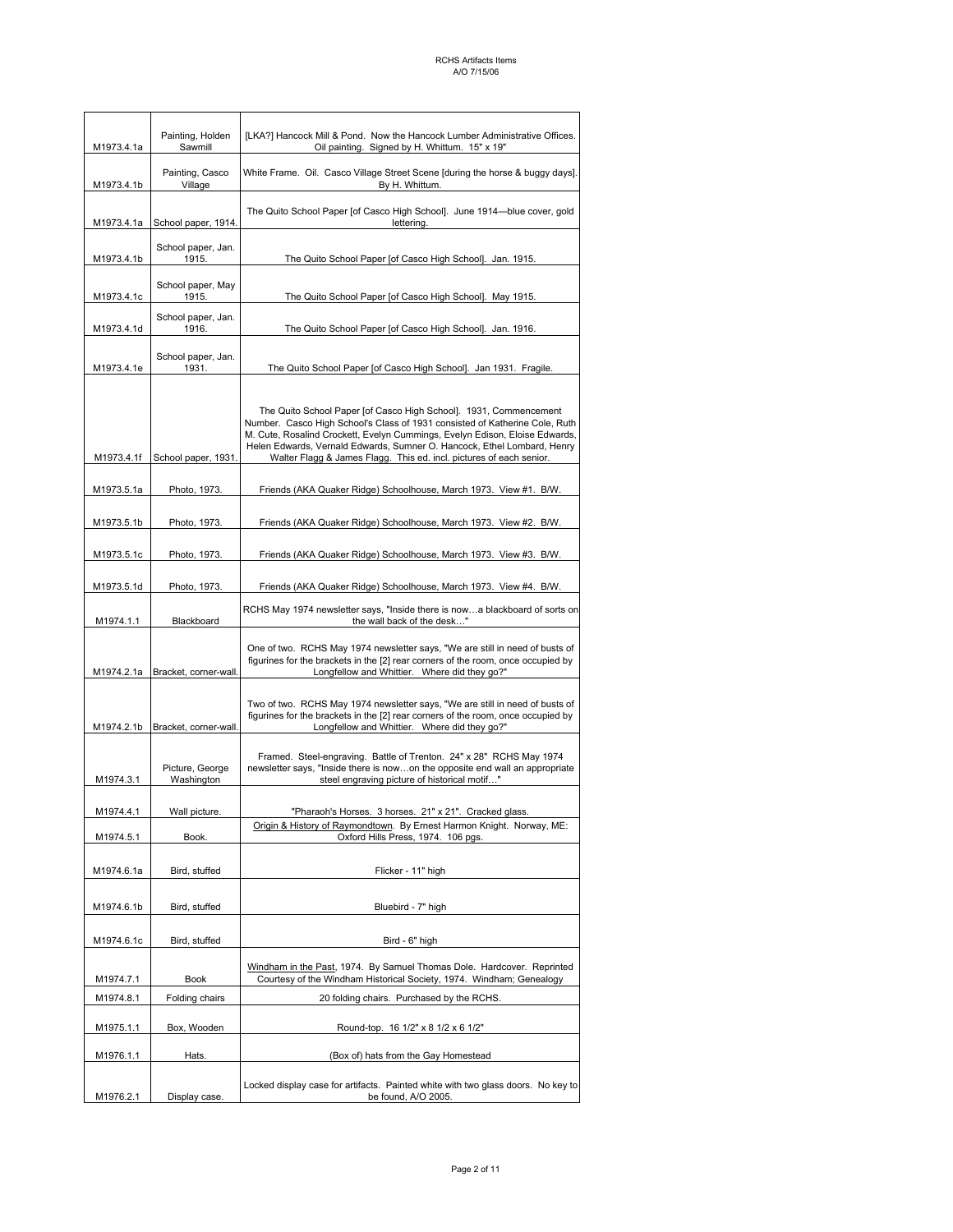| M1976.3.1              | Teacher's pointer<br>with pitch pipe.                                                                                                                 | Pitch pipe on handle of blackboard pointer.                                                                                                                                                                                                                                                                                                                                                                   |
|------------------------|-------------------------------------------------------------------------------------------------------------------------------------------------------|---------------------------------------------------------------------------------------------------------------------------------------------------------------------------------------------------------------------------------------------------------------------------------------------------------------------------------------------------------------------------------------------------------------|
| M1976.4.1              | Bell, Brass with<br>wooden handle                                                                                                                     | H 6" x W 3 1/2"                                                                                                                                                                                                                                                                                                                                                                                               |
|                        |                                                                                                                                                       |                                                                                                                                                                                                                                                                                                                                                                                                               |
| M1976.5.1              | Dipper, metal.                                                                                                                                        | Blue & white colored metal dipper. 1 quart size.                                                                                                                                                                                                                                                                                                                                                              |
| M1976.6.1              | Inkwell, glass.                                                                                                                                       | Used in Friends School. Clear, circular bottom.                                                                                                                                                                                                                                                                                                                                                               |
| M1976.7.1              | Abacus, Wooden.                                                                                                                                       | 10 rows, 10 beads.                                                                                                                                                                                                                                                                                                                                                                                            |
| M1976.8.1              | Bell, tap.                                                                                                                                            | Used in Friends School.                                                                                                                                                                                                                                                                                                                                                                                       |
| M1976.9.1a             | "Buckles"                                                                                                                                             | 4 Buckles used in the 1976 RCHS "1776" theater production. Silver, made of<br>cardboard & aluminum foil                                                                                                                                                                                                                                                                                                       |
|                        |                                                                                                                                                       |                                                                                                                                                                                                                                                                                                                                                                                                               |
| M1976.9.1b             | Stockings.                                                                                                                                            | 2 prs. White knee-high stockings used in 1976 RCHS "1776" theater production.                                                                                                                                                                                                                                                                                                                                 |
| M1977.1.1a             | Sled, hand.                                                                                                                                           | Blue hand sled.                                                                                                                                                                                                                                                                                                                                                                                               |
|                        |                                                                                                                                                       |                                                                                                                                                                                                                                                                                                                                                                                                               |
| M1977.1.1b             | Sled.                                                                                                                                                 | Old wooden sled. Made in So. Paris, ME. 12" x 30" & 12" high.                                                                                                                                                                                                                                                                                                                                                 |
| M1977.2.1a             | Bench.                                                                                                                                                | Wooden, painted brown.                                                                                                                                                                                                                                                                                                                                                                                        |
| M1977.2.1b             | Bench.                                                                                                                                                | Wooden, painted brown.                                                                                                                                                                                                                                                                                                                                                                                        |
| M1977.3.1              | Desk, Teacher's                                                                                                                                       | Wooden. 3 drawers each side, 1 drawer in the middle. Paper found inside desk<br>reads: "This desk belonged to the Whittier School Improvement League of<br>Quaker Ridge" [Recopied from?] Nov 24, 1919. Oct 1947, "Desk now belongs<br>to Charles Gould"; RCHS Aug 1977 newsletter says, "It is a pleasure to<br>acknowledge these several gifts: a seven drawer oak desk, gift of Katherine<br>Redman [sic]" |
| M1977.4.1              | Posters (2).                                                                                                                                          | 2 posters back to back. Casco Day, 1959 & Casco Farms & Mechanics Club,<br>1863. (1) Casco Day cardboard poster. "Annual Casco Day, sponsored by<br>Casco Firemen's Assoc. Casco Village, Route 121. Aug 1, 1959." AND (2)<br>"Annual Exhibition of the Casco Farmers and Mechanics Club, Oct. 13, 1863."                                                                                                     |
|                        |                                                                                                                                                       |                                                                                                                                                                                                                                                                                                                                                                                                               |
| M1977.5.1              | Surrey                                                                                                                                                | Fringed-top surrey. Valued in 1977 at \$1,600.                                                                                                                                                                                                                                                                                                                                                                |
| M1977.6.1a             | Organ, small.                                                                                                                                         | Small reed organ from Casco Church. Came with stool. Estey Co., Battleboro,<br>VT. Reed Type. Pedal operated. Don Gay restored it for use.                                                                                                                                                                                                                                                                    |
|                        |                                                                                                                                                       |                                                                                                                                                                                                                                                                                                                                                                                                               |
| M1977.6.1b             | Stool.                                                                                                                                                | Stool for organ. Came with organ. Worn maroon [velvet?] seat                                                                                                                                                                                                                                                                                                                                                  |
| M1978.1.1              | RCHS May 1978 minutes say of the doorstep, "The stone is from the Old<br>Raymond Inn and the wood from the Babb Bridge, built in 1839.".<br>Doorstep. |                                                                                                                                                                                                                                                                                                                                                                                                               |
| M1978.2.1              | Gavel.                                                                                                                                                | From the Sebago "31 Club". RCHS June 1978 minutes say, "Gus Plummer<br>donated a gavel, a gift from the Sebago Lake "31" Club."                                                                                                                                                                                                                                                                               |
| M1978.3.1              | Book.                                                                                                                                                 | Raymond: Then and Now. By Ernest H. Knight. Published by the Raymond<br>Woman's Club, 1978.                                                                                                                                                                                                                                                                                                                   |
| M1978.4.1              | Trophy, large.                                                                                                                                        | Large trophy with winged figures. Presented to the RCHS. "Casco Day Parade,<br>Artistic Division. 1978"                                                                                                                                                                                                                                                                                                       |
|                        |                                                                                                                                                       | Concrete block with "Sermons In Stones" spelled out in small rocks. From the<br>Venice on Sebago's Jordan Bay, Built by Sumner Plummer. Burned by the                                                                                                                                                                                                                                                         |
| M1979.1.1<br>M1979.2.1 | Plaque, homemade.<br>Flooring, wooden.                                                                                                                | Town of Raymond on March 10, 1979.<br>Strip of parquet flooring from the Venice.                                                                                                                                                                                                                                                                                                                              |
| M1979.3.1a             | Bench.                                                                                                                                                | Wooden bench with back. April 1979 RCHS minutes say, "Benches from the<br>Temperance Society are repaired and will be put in the old school house."<br>August 1979 RCHS newsletter says, "The renovation & addition of the two<br>benches from the Temperance Watchman Club #37 meeting hallhas also<br>provided needed additional seating."                                                                  |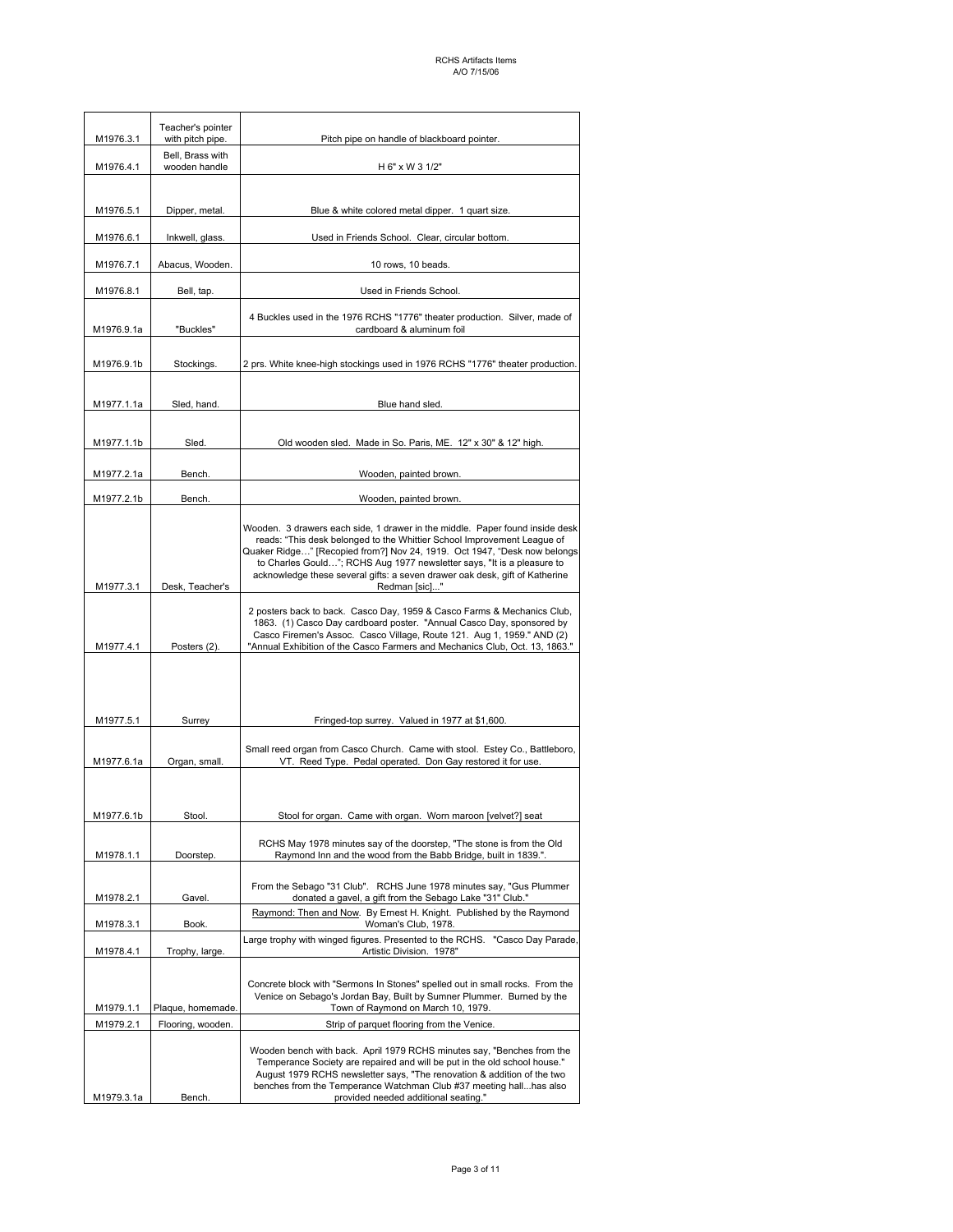| M1979.3.1b | Bench.                        | Wooden bench with back. April 1979 RCHS minutes say, "Benches from the<br>Temperance Society are repaired and will be put in the old school house."<br>August 1979 RCHS newsletter says, "The renovation & addition of the two<br>benches from the Temperance Watchman Club #37 meeting hallhads also<br>provided needed additional seating."                                                                                                                                                              |
|------------|-------------------------------|------------------------------------------------------------------------------------------------------------------------------------------------------------------------------------------------------------------------------------------------------------------------------------------------------------------------------------------------------------------------------------------------------------------------------------------------------------------------------------------------------------|
|            |                               |                                                                                                                                                                                                                                                                                                                                                                                                                                                                                                            |
| M1979.4.1  | Booklet.                      | Casco, Maine: A Bicentennial Album, 1976. Casco Postcards & Photos; 2<br>copies. Martin Dibner, ed. 2 copies-1 with inside cover written, "Raymond-<br>Casco Historical Society, 1976. Historical photographs & postcards of Casco.<br>Donated by Leona Edwards."                                                                                                                                                                                                                                          |
| M1980.1.1  | Donation box.                 | Wooden. Replica of an old schoolhouse. Marked "Building Fund" and<br>"Refreshments"                                                                                                                                                                                                                                                                                                                                                                                                                        |
|            |                               |                                                                                                                                                                                                                                                                                                                                                                                                                                                                                                            |
| M1981.1.1a | Postcard, Raymond.            | B/W "Raymond, Me." To Valentine Davis, So. Poland, postmarked 1919.                                                                                                                                                                                                                                                                                                                                                                                                                                        |
|            | M1981.1.1b Postcard, Raymond. | B/W "Street Scene. Raymond, Me", postmarked 1934                                                                                                                                                                                                                                                                                                                                                                                                                                                           |
|            | M1981.1.1c Postcard, Raymond. | Colored, "Raymond, Maine., State Fish Hatchery", postmarked in 192?                                                                                                                                                                                                                                                                                                                                                                                                                                        |
| M1981.1.1d | Postcard.                     | B/W "Windham, Raymond & Casco Mail Coach", postmarked 1915.                                                                                                                                                                                                                                                                                                                                                                                                                                                |
| M1981.2.1  | Painting.                     | Painting of the Quaker School House done by an artist friend of Ross Mainland.                                                                                                                                                                                                                                                                                                                                                                                                                             |
|            |                               |                                                                                                                                                                                                                                                                                                                                                                                                                                                                                                            |
| M1982.1.1  | Clock, wall.                  | Schoolhouse-style. Wooden Frame. Regulator, 31 day. Aug 1982 RCHS<br>minutes report, "It is to be wound at every meeting and taken to someone's<br>home in the winter."                                                                                                                                                                                                                                                                                                                                    |
| M1982.2.1  | Guest book.                   | Guest Log for the Friends School. Started Casco Day, July 31, 1982.                                                                                                                                                                                                                                                                                                                                                                                                                                        |
|            |                               |                                                                                                                                                                                                                                                                                                                                                                                                                                                                                                            |
| M1982.3.1  | Flag, U.S.                    | 12" x 18" U.S. flag.                                                                                                                                                                                                                                                                                                                                                                                                                                                                                       |
| M1982.4.1  | Photo, framed.                | Color photo. Oxen pulling the RCHS surrey with passengers. July 1982, Casco<br>Days. RCHS entry. Lester Fogg drives the oxen team.                                                                                                                                                                                                                                                                                                                                                                         |
| M1983.1.1  | Plaque.                       | Presented to the RCHS. Casco Day Grand Parade. Artistic Div., 3rd Prize.                                                                                                                                                                                                                                                                                                                                                                                                                                   |
| M1984.1.1  | Plaque.                       | Presented to the RCHS. Casco Day Grand Parade. Artistic Div., 1st Prize                                                                                                                                                                                                                                                                                                                                                                                                                                    |
| M1986.1.1  | Dr.'s Bag.                    | Black bag with contents. Belonged to Dr. William Plummer. The July 1986<br>RCHS newsletter gives an account of the contents of the bag.                                                                                                                                                                                                                                                                                                                                                                    |
| M1986.2.1  | Plaque.                       | Presented to the RCHS. Casco Day Grand Parade. Artistic Div., 2nd Place                                                                                                                                                                                                                                                                                                                                                                                                                                    |
| M1986.3.1  | Book.                         | Raymond: Then and Now, Vol. 2. By Ernest Knight. Published by the Raymond<br>Woman's Library Club, 1986                                                                                                                                                                                                                                                                                                                                                                                                    |
|            | Lantern, metal.               |                                                                                                                                                                                                                                                                                                                                                                                                                                                                                                            |
| M1987.1.1  |                               | Faded sign, "R-- [illegible]. Donated by the Red-- [illegible. Redmuns?], 1987.                                                                                                                                                                                                                                                                                                                                                                                                                            |
| M1987.2.1  | Plaque.                       | Presented to the RCHS. Casco Day Grand Parade. Open Class, Antique Auto                                                                                                                                                                                                                                                                                                                                                                                                                                    |
| M1987.3.1  | Picture, framed.              | "Elm Tree Inn, Raymond." By J.C. Bicknell. Framed, color, has water damage.<br>RCHS Aug 1988 newsletter says it is "a fine large, framed, tinted photograph<br>of the Elm Tree Inn in Raymond Village when it was at its height of popularity as<br>a summer hotel. The picture had been given to her Mother, who worked at the<br>hotel when operated by Joseph Reneas as a summer resort for New York opera<br>singers, by Mr. Regneas when he sold the hotel and was returned here from<br>California." |
|            |                               |                                                                                                                                                                                                                                                                                                                                                                                                                                                                                                            |
| M1987.4.1  | Book.                         | Growing Up on Quaker Ridge. By Leona Hall Edwards (1908-1992).                                                                                                                                                                                                                                                                                                                                                                                                                                             |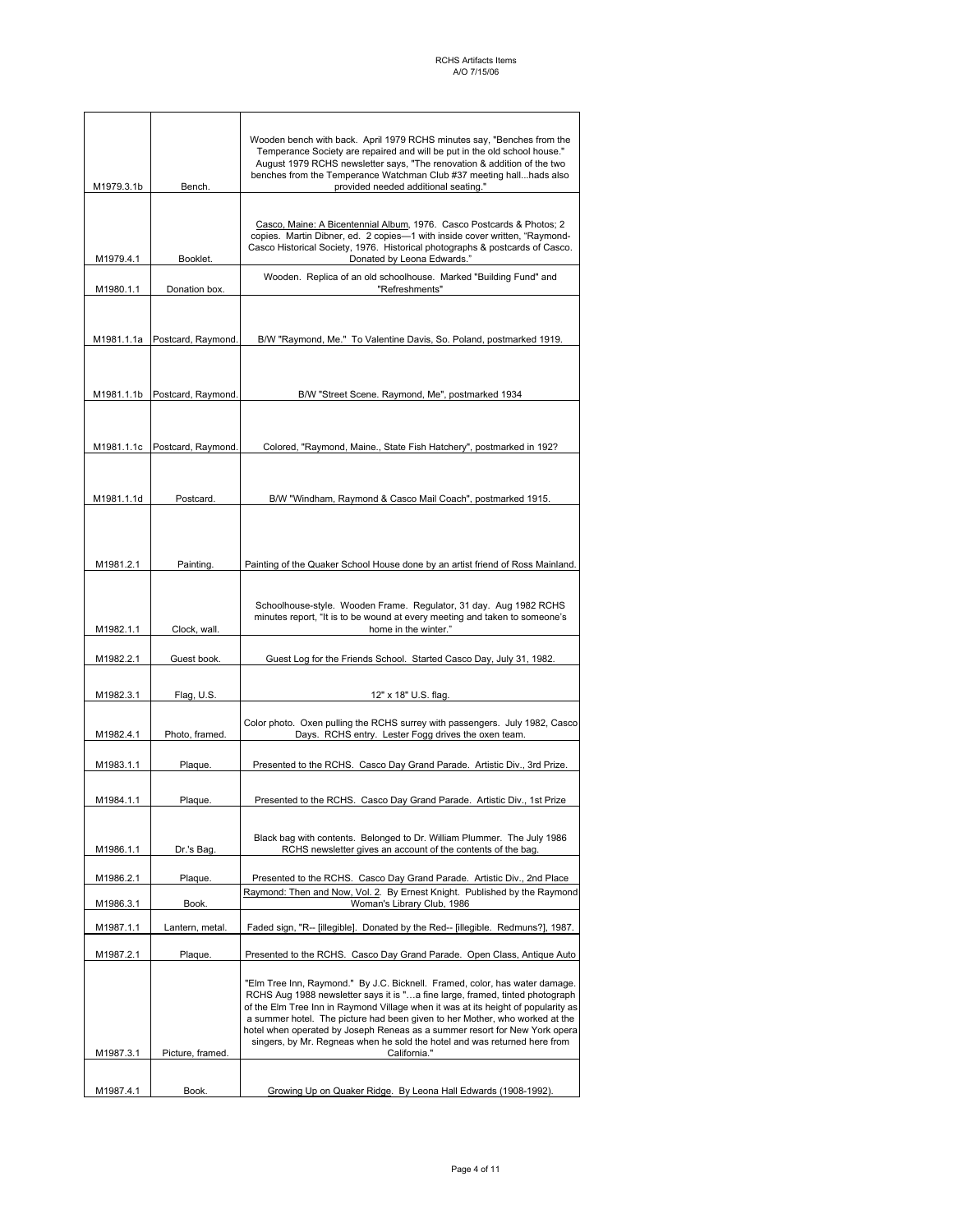| M1987.5.1              | Boundry marker?                    | Granite stone line (boundry) marker used at the time of separation of Casco<br>from Raymond in 1841. Found on Clifford Woodbury's land. RCHS April 1988<br>newsletter says, "Late last fall a granite boundary monument, which had been<br>laying on the ground on land of Clifford Woodbury at the junction of Plains Road<br>and Meadow Road, was moved to the schoolhouse and is standing at the corner<br>of the parking lot and the schoolhouse door. Thought at first to be one from the<br>Casco-Raymond line, which would have had a C cut on one side and an R on<br>the other, this has an R on one side and L on the opposite so its purpose is not<br>clearAnyway it is something of an historic nature". |
|------------------------|------------------------------------|-----------------------------------------------------------------------------------------------------------------------------------------------------------------------------------------------------------------------------------------------------------------------------------------------------------------------------------------------------------------------------------------------------------------------------------------------------------------------------------------------------------------------------------------------------------------------------------------------------------------------------------------------------------------------------------------------------------------------|
| M1988.1.1              | Flag, U.S. with Floor<br>Pedestal. | Flag, U.S. with Floor Pedestal.                                                                                                                                                                                                                                                                                                                                                                                                                                                                                                                                                                                                                                                                                       |
| M1988.2.1              | Trunk.                             | Wooden trunk with contents including 19th-century clothing, hats & shoes.<br>Leather-handles on sides. Many of the items belonged to Sarah W. Phinney<br>(1812-1876) of Raymond, wife of James M. Leach.                                                                                                                                                                                                                                                                                                                                                                                                                                                                                                              |
|                        |                                    |                                                                                                                                                                                                                                                                                                                                                                                                                                                                                                                                                                                                                                                                                                                       |
| M1988.3.1              | Apron.                             | Women's apron. Machine-made, pleated. White with wide tails.                                                                                                                                                                                                                                                                                                                                                                                                                                                                                                                                                                                                                                                          |
| M1988.4.1              | Bib.                               | Baby bib with mother-of-pearl button. Badly stained, has tear.                                                                                                                                                                                                                                                                                                                                                                                                                                                                                                                                                                                                                                                        |
| M1988.4.2<br>M1988.4.3 | Bib.<br>Bib.                       | Baby bib. Edged in raspberry. Jacquard-weave cotton. Handmade.<br>Baby bib. Handworked button holes. 3/16" mother-of-pearl buttons. Badly<br>stained.                                                                                                                                                                                                                                                                                                                                                                                                                                                                                                                                                                 |
| M1988.4.4              | Bib.                               | Very little baby bib. Heavily stained.                                                                                                                                                                                                                                                                                                                                                                                                                                                                                                                                                                                                                                                                                |
| M1988.4.5              | Bib.                               | Baby bib. Handmade. Insets of lace. Center back cut on salvage. Mended.<br>1800s.                                                                                                                                                                                                                                                                                                                                                                                                                                                                                                                                                                                                                                     |
| M1988.4.6              | Bib.                               | Baby bib. Button on shoulder.                                                                                                                                                                                                                                                                                                                                                                                                                                                                                                                                                                                                                                                                                         |
| M1988.5.1              | Bodice.                            | Women's bodice. Faggoted & cartridge-pleated sleeve, pleated front.<br>Handkerchief linen, unerlined. Handworked botton holes, button missing. Excel.<br>Shape. Early 1900s.                                                                                                                                                                                                                                                                                                                                                                                                                                                                                                                                          |
| M1988.5.2              | Bodice.                            | Bodice / corset. Lined & boned. 23" waist. 10 bones. Stitched in by hand.<br>Hooks. 1800s.                                                                                                                                                                                                                                                                                                                                                                                                                                                                                                                                                                                                                            |
| M1988.6.1              | Bustle.                            | Worn on the bum. Linen fiber & horse hair mesh top layer. Bias bound. Center<br>back boned, ties around waist with same bias binding. 2 layers of a bum roll.<br>Glazed cotton, filled with animal fiber. 4 darts shaping at the waistline. Rodent<br>damage. Style-edge is 35 3/4:. Waistline edge is 17". Center back length 9".<br>Tiny bum roll is 1/2 moon shape, waistline edge is 7" with style edge 10". Big<br>bum roll is 1/2 moon shape, inner edge 16 1/2" & style (outer) edge is 27".<br>Stored ties, part of waistline missing. Ties need small repair. Mid 1800s.                                                                                                                                     |
| M1988.7.1              | Cap, women's.                      | Little leno weave woman's cap. White cotton or linen. Handmade lace.                                                                                                                                                                                                                                                                                                                                                                                                                                                                                                                                                                                                                                                  |
| M1988.8.1              | Corset.                            | Corset. Marked in black ink, "Sarah W. Phinney" [(1812-1876) of Raymond, wife<br>of James M. Leach]. Grommeted center back, 2 1/2" W straps. Linen lining,<br>satin weave front, plain linen back. 2 grommets missing; 1 repaired, 1 not.<br>Center front is 14" L; center back is 14 1/4" L                                                                                                                                                                                                                                                                                                                                                                                                                          |
| M1988.9.1              | Doll's skirt.                      | Handmade doll's skirt. Cotton calico in lightweight linen. Possibly block printed.                                                                                                                                                                                                                                                                                                                                                                                                                                                                                                                                                                                                                                    |
| M <sub>1988.10.1</sub> | Dress, wedding                     | Silk charmeuse with silk chiffon & lace trimmed yoke. Handmade lace. Self-<br>bias, pleated waiste. Skirt front is horizontal pattern with charmeuse & hand-<br>made lace. Early 1900s.                                                                                                                                                                                                                                                                                                                                                                                                                                                                                                                               |
| M1988.11.1             | Fischu.                            | Linen fischu. Worn around neck. Linen. 50 3/4" L, center back 7".                                                                                                                                                                                                                                                                                                                                                                                                                                                                                                                                                                                                                                                     |
|                        |                                    | Pink cotton gauze, faded. Drawstring neckline. Center back ties--one waist tie<br>missing. Cartridge pleated. Hand-stitched. Set in sleeve. Single thread on<br>everuthing. Dress features inset separate bodice & skirt gathered into<br>waistband. Bodice neckline has been shirred onto a string, creating a 1" hem.<br>Bottom waistline pleated. Skirt has been cartridge pleated onto waistband. Skirt<br>is 36 3/4" with a double 4 to 4 1/2" hemline. Circum. 141" Waistline has been<br>recovered with muslin. Bodice cener front 16", bodice center back is 17 1/2".                                                                                                                                         |
| M1988.12.1             | Frock, summer.                     | Waistline is 1 1/4" by 25 1/2".                                                                                                                                                                                                                                                                                                                                                                                                                                                                                                                                                                                                                                                                                       |
| M1988.13.1             | Handkerchief.                      | Little handkerchief. 7 3/4" by 7 3/4", exclusive of lace. Has some stains.<br>Handmade with red L laundry mark--was the L for Leach?? Cartridge pleating at<br>waistline, handworked button hold. Broderies anglais along bottom. 8 pintucks.<br>27 1/2" length, incl. waistband. 72" circum. Plastic button. 25 1/4" waistline.                                                                                                                                                                                                                                                                                                                                                                                      |
| M1988.14.1             | Petticoat.                         | Waistline applied by machine?                                                                                                                                                                                                                                                                                                                                                                                                                                                                                                                                                                                                                                                                                         |
| M1988.14.2             | Petticoat.                         | No laundry mark. 6 pintucks toward hem--2 sets of 3 tucks. Cotton. Machine<br>work. Some wear on inside waistband. Reinforced at bottom. Waistline is 24<br>1/2" by 1 3/8". Length is 23" with 2 3/4" trim. Cartridge pleated. Plastic button.<br>Broderies anglais. 72" skirt circum. with 80" lace at hem's circum.                                                                                                                                                                                                                                                                                                                                                                                                 |
| M1988.14.3             | Petticoat.                         | Petticoat. Cartridge-pleating, machine made. 10 tucks. 1800s.                                                                                                                                                                                                                                                                                                                                                                                                                                                                                                                                                                                                                                                         |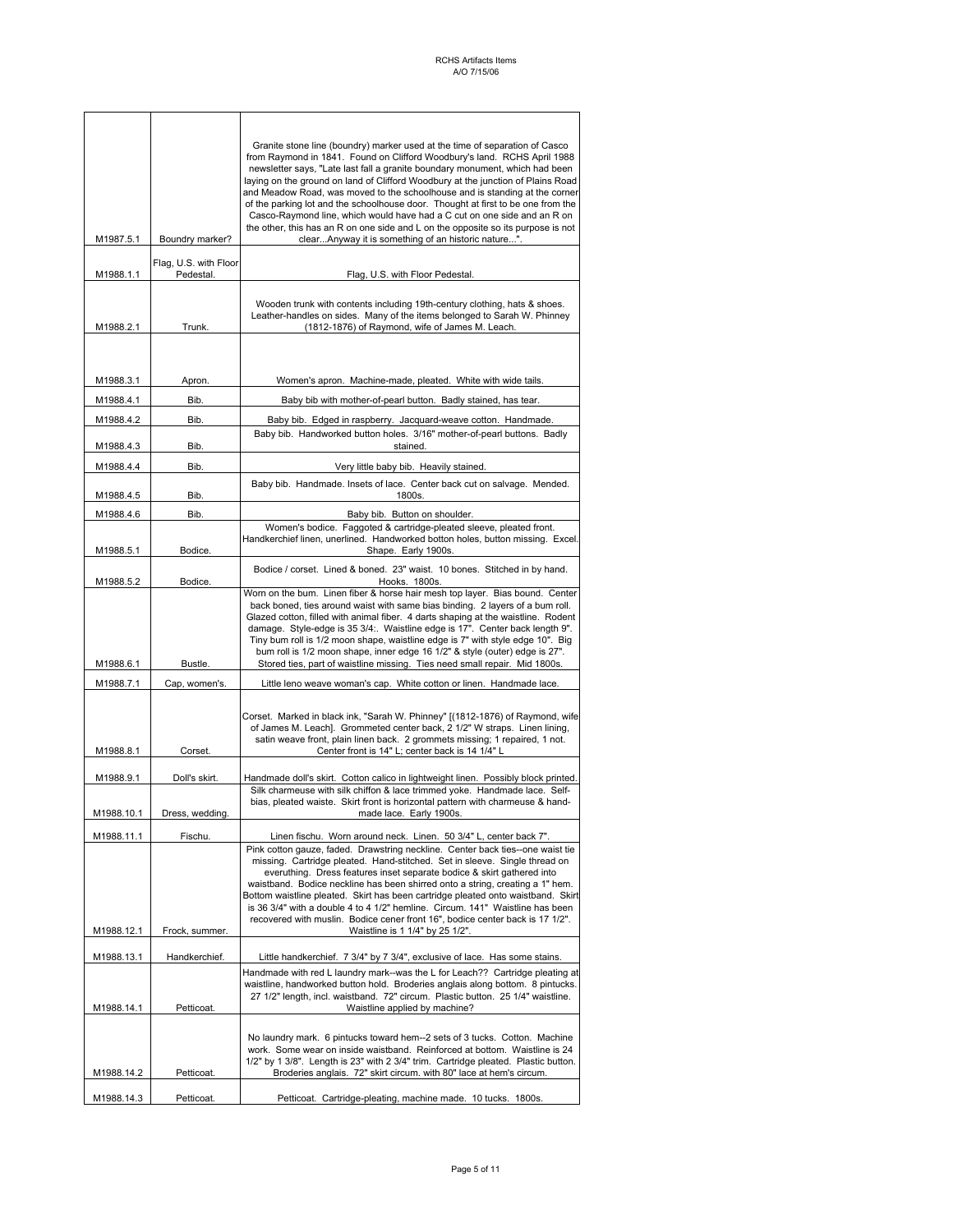| M1988.14.4                    | Petticoat.                                                                                                                               | Petticoat. Cartridge-pleating, machine made. 6 tucks. 1800s.                                                                                                                                                                                                                                                                                                                                   |  |
|-------------------------------|------------------------------------------------------------------------------------------------------------------------------------------|------------------------------------------------------------------------------------------------------------------------------------------------------------------------------------------------------------------------------------------------------------------------------------------------------------------------------------------------------------------------------------------------|--|
| M1988.15.1                    | Striped silk sash. 6 3/4" W by 62" L. Pieced. Aqua silk faille with woven bands<br>of gold, magneta, white & kelly green.<br>Sash, silk. |                                                                                                                                                                                                                                                                                                                                                                                                |  |
| M1988.15.2                    | Sash, silk.                                                                                                                              | Silk sash with faggoting. Ivory silk file with satin & file weaves. 121" L. Has<br>some stains.                                                                                                                                                                                                                                                                                                |  |
| M1988.16.1                    | Shift, child's.                                                                                                                          | Child's shift. About 1830s?                                                                                                                                                                                                                                                                                                                                                                    |  |
| M1988.16.2<br>Shift, child's. |                                                                                                                                          | Child's shift. Lineau weave. About 1820s?                                                                                                                                                                                                                                                                                                                                                      |  |
| M1988.16.3                    | Shift, child's.                                                                                                                          | Open work fattoting, cartridge pleating on bottom seam. Handmade christening<br>gorwn? 1" embroidered waistline, drawstring at neckline. Fine cotton or linen.<br>Embroidered lace a neckline. Hemline has cotton lace, double 1 3/4" hem. 76"<br>circum. Center back opening 15". Cotton drawstrings at neck & waist--has<br>upper & lower drawstrings. SKirt length without trim is 27 1/2". |  |
|                               |                                                                                                                                          | Maternity shift. Mother-of-pearl button. 24 tucks in front. Handmade with very                                                                                                                                                                                                                                                                                                                 |  |
| M1988.16.4                    | Shift, maternity.                                                                                                                        | fine stitching. 1800s.                                                                                                                                                                                                                                                                                                                                                                         |  |
| M1988.17.1                    | Shoes, women's.                                                                                                                          | White women's dress shoes.                                                                                                                                                                                                                                                                                                                                                                     |  |
|                               |                                                                                                                                          |                                                                                                                                                                                                                                                                                                                                                                                                |  |
| M1988.17.2                    | Shoes, women's.                                                                                                                          | White women's dress shoes.                                                                                                                                                                                                                                                                                                                                                                     |  |
| M1988.18.1                    | Smock, child's.                                                                                                                          | Boy's or girl's smock. Piped armholes, shoulder seams & hems. Handworked<br>button-holes. Repaired. Early 1900s.                                                                                                                                                                                                                                                                               |  |
| M1988.19.1                    | Stockings, knit.                                                                                                                         | 1 pair cotton knit stockings. 11" circum. At top, 23 1/2" L. Heels, balls & toes<br>heavily darned. Light staining.                                                                                                                                                                                                                                                                            |  |
| M1988.19.2                    | Stockings, silk.                                                                                                                         | 1 pair silk stockings. Striped back & zig-zagged patterned front. Early 1900s?<br>11 1/2" circum. At top, 34" L. Slight stains, in good shape.                                                                                                                                                                                                                                                 |  |
| M1988.19.3                    | Stockings, buff wool.                                                                                                                    | 1 pair buff wool stockings. Lisle-weave. Open toe, heel & arch. Support<br>sockings? Edged in pale pink.                                                                                                                                                                                                                                                                                       |  |
| M1988.19.4                    | Stockings, silk.                                                                                                                         | 1 pair fine silk knit stockings. 2 red embroidered X's at top. 12 1/2" circum. At<br>top, 28 1/2" L. Decorative clockings going up ankle. Heavily mended heels,<br>balls & toes of feet.                                                                                                                                                                                                       |  |
| M1988.19.5                    | Stockings, cotton.                                                                                                                       | 1 pair cotton stockings. 12 1/4" circum. At top, 26 3/4" L. Good shape.                                                                                                                                                                                                                                                                                                                        |  |
| M1988.19.6                    | Stockings, cotton.                                                                                                                       | 1 pair white cotton stockings. Reinforced heels. 2 stripes of raspberry at top.<br>11 1/2" circum. At top, 24" L. Clean!                                                                                                                                                                                                                                                                       |  |
| M1988.19.7                    | Stockings, cotton.                                                                                                                       | 1 pair white cotton stockings. Reinforced heel. 10 1/4" circum. At top, 26 3/4" L.<br>Heavily stained.                                                                                                                                                                                                                                                                                         |  |
| M1988.19.8                    | Stockings,<br>children's.                                                                                                                | 1 pair red wool children's stockings. Hand knit. Red with 5 bands of white<br>striping. 8" circum. At top, 9 3/4" L. Tomato red toes & cherry red stocking. Has<br>some moth holes.                                                                                                                                                                                                            |  |
| M1989.1.1                     | Plaque.                                                                                                                                  | Presented to the RCHS. Casco Day Grand Parade. Artistic Div., 2nd Place                                                                                                                                                                                                                                                                                                                        |  |
| M1989.2.1                     | Trophy, small.                                                                                                                           | Small trophy with cup. No date. Presented to the RCHS. "Casco Day Parade.<br>Artistic Divison, 2nd place."                                                                                                                                                                                                                                                                                     |  |
|                               | Casco<br>Sesquicentennial                                                                                                                |                                                                                                                                                                                                                                                                                                                                                                                                |  |
| M1991.1.1                     | Flag<br>Casco<br>Sesquicentennial                                                                                                        | "Casco, Maine Sesquicentennial 1841-1991." Flag with pole. Red, white & blue.<br>1991, New Condition. Casco Town Seal on 1 side; 1814 Friends' Meetinghouse                                                                                                                                                                                                                                    |  |
| M1991.2.1                     | Coin, 1841-1991                                                                                                                          | on the other                                                                                                                                                                                                                                                                                                                                                                                   |  |
| M1991.3.1                     | Video.                                                                                                                                   | Video of area old houses.                                                                                                                                                                                                                                                                                                                                                                      |  |
| M1993.1.1                     | Mirror.                                                                                                                                  | Mirror was used by the Casco church organist (Laura Cole) who sat in the rear<br>of the church facing the rear. Wooden frame.                                                                                                                                                                                                                                                                  |  |
| M1994.1.1a                    | Scrapbook.                                                                                                                               | Casco Sesquicentennial. Part I (Dec 1990-Sept 1990). Beige Cover.                                                                                                                                                                                                                                                                                                                              |  |
| M1994.1.1b                    | Scrapbook.                                                                                                                               | Casco Sesquicentennial. Part II (Oct 1990-1992). Faded Blue & White Cover.                                                                                                                                                                                                                                                                                                                     |  |
| M1995.1.1                     | Filing cabinet.                                                                                                                          | 4-drawer metal filing cabinet.                                                                                                                                                                                                                                                                                                                                                                 |  |
| M1996.1.1                     | Plaque.                                                                                                                                  | Presented to the RCHS. "Casco Day Grand Parade. Friends & Family Div., 2nd<br>Place." RCHS float featuring an early 1900s soda water carbonator, owned by<br>Phil Cole.                                                                                                                                                                                                                        |  |
| M1996.2.1                     | Book.                                                                                                                                    | Historical Gems of Raymond and Casco. By Ernest H. Knight. Freeport, ME:<br>Village Press, 1996. Published by the Raymond-Casco Historical Society, 1996.                                                                                                                                                                                                                                      |  |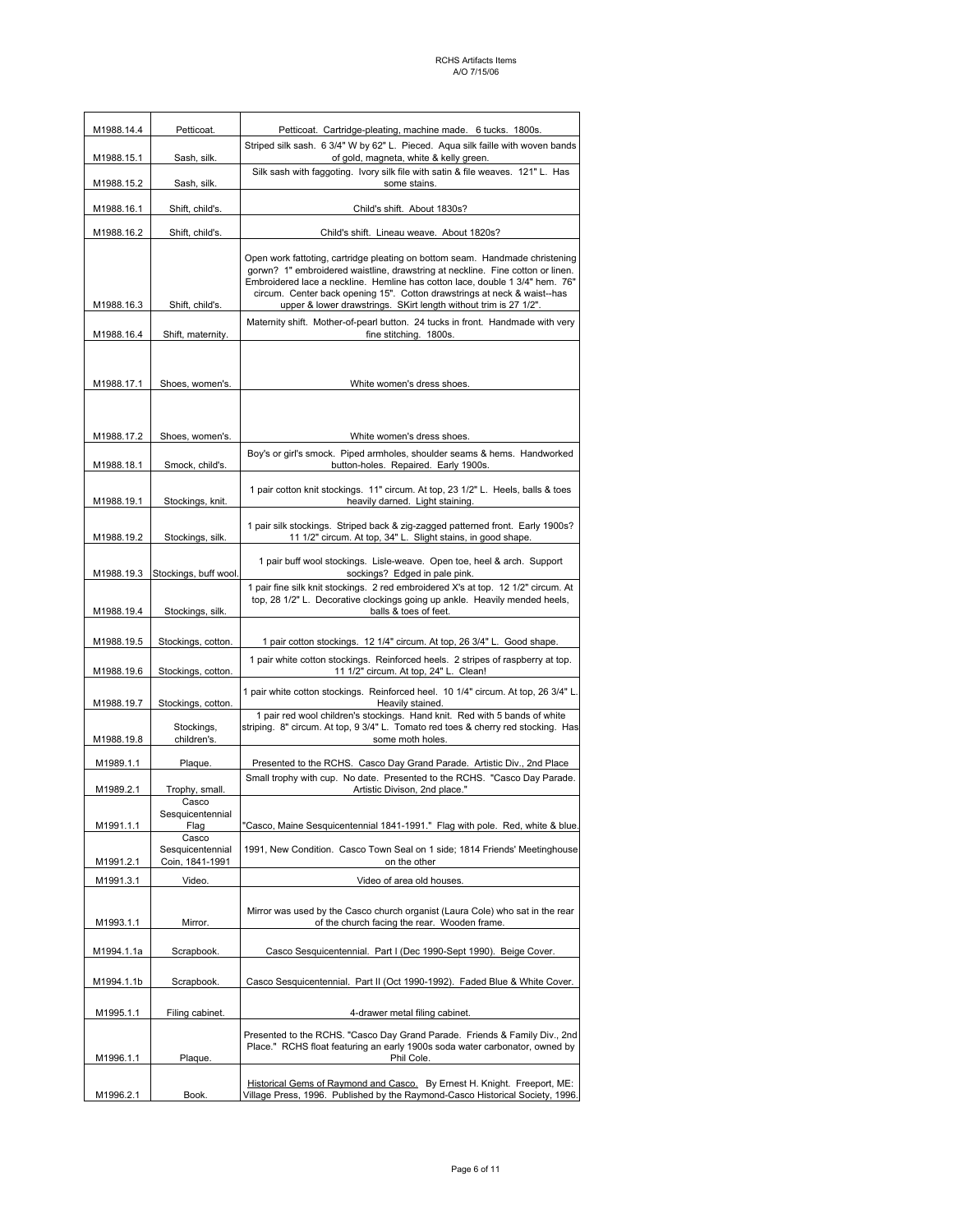| M1996.3.1  | Certificate.                       | Framed certificate of acceptance of Friends School to National Register of<br>Historic Places.                                                                                                                                                                                                                                                                                                                                                                                                                                                                                                                                                                                                                                                                                                                                                                                                                                                                                                                                                                                   |
|------------|------------------------------------|----------------------------------------------------------------------------------------------------------------------------------------------------------------------------------------------------------------------------------------------------------------------------------------------------------------------------------------------------------------------------------------------------------------------------------------------------------------------------------------------------------------------------------------------------------------------------------------------------------------------------------------------------------------------------------------------------------------------------------------------------------------------------------------------------------------------------------------------------------------------------------------------------------------------------------------------------------------------------------------------------------------------------------------------------------------------------------|
|            |                                    |                                                                                                                                                                                                                                                                                                                                                                                                                                                                                                                                                                                                                                                                                                                                                                                                                                                                                                                                                                                                                                                                                  |
| M2001.1.1  | Soda Fountain.                     | Was in Boody's Store at Boody's Corner in No. Windham 50 years ago.<br>Fountain came from the basement of the Casco Inn.                                                                                                                                                                                                                                                                                                                                                                                                                                                                                                                                                                                                                                                                                                                                                                                                                                                                                                                                                         |
| M2003.1.1a | Chip (token),<br>Raymond           | Raymond Bicentennial, 2003. Produced by Raymond-based Chipco<br>International. Limited Ed., #057, (part of a) set of 5. Frye's Leap / Canal Boat.<br>Red.                                                                                                                                                                                                                                                                                                                                                                                                                                                                                                                                                                                                                                                                                                                                                                                                                                                                                                                        |
| M2003.1.1b | Chip (token),<br>Raymond           | Raymond Bicentennial, 2003. Produced by Raymond-based Chipco<br>International. Limited Ed., #057, (part of a) set of 5. Village Church / East<br>Raymond Corner. Maroon.                                                                                                                                                                                                                                                                                                                                                                                                                                                                                                                                                                                                                                                                                                                                                                                                                                                                                                         |
| M2003.1.1c | Chip (token),<br>Raymond           | Raymond Bicentennial, 2003. Produced by Raymond-based Chipco<br>International. Limited Ed., #057, (part of a) set of 5. Pine Grove Farm & Cabins<br>/ State Hatchery. Orange.                                                                                                                                                                                                                                                                                                                                                                                                                                                                                                                                                                                                                                                                                                                                                                                                                                                                                                    |
|            | Chip (token),                      | Raymond Bicentennial, 2003. Produced by Raymond-based Chipco<br>International. Limited Ed., #057, (part of a) set of 5. Mountain School / Meadow                                                                                                                                                                                                                                                                                                                                                                                                                                                                                                                                                                                                                                                                                                                                                                                                                                                                                                                                 |
| M2003.1.1d | Raymond<br>Chip (token),           | Road. Brown.<br>Raymond Bicentennial, 2003. Produced by Raymond-based Chipco<br>International. Limited Ed., #057, (part of a) set of 5. Elm Tree Inn / The House                                                                                                                                                                                                                                                                                                                                                                                                                                                                                                                                                                                                                                                                                                                                                                                                                                                                                                                 |
| M2003.1.1e | Raymond                            | That Jack Built. Light Blue.                                                                                                                                                                                                                                                                                                                                                                                                                                                                                                                                                                                                                                                                                                                                                                                                                                                                                                                                                                                                                                                     |
| M2003.2.1a | Chip (token),<br>Raymond           | Raymond Bicentennial, 2003. Produced by Raymond-based Chipco<br>International. Crockett House / Town of Raymond. Red.                                                                                                                                                                                                                                                                                                                                                                                                                                                                                                                                                                                                                                                                                                                                                                                                                                                                                                                                                            |
| M2003.2.1b | Chip (token),<br>Raymond           | Raymond Bicentennial, 2003. Produced by Raymond-based Chipco<br>International. Raymond Bicentennial Celebration / Maine State Seal. Dark Blue.                                                                                                                                                                                                                                                                                                                                                                                                                                                                                                                                                                                                                                                                                                                                                                                                                                                                                                                                   |
| M2003.2.1c | Chip (token),<br>Raymond           | Raymond Bicentennial, 2003. Produced by Raymond-based Chipco<br>International. Raymond Bicentennial Celebration. Light Yellow.                                                                                                                                                                                                                                                                                                                                                                                                                                                                                                                                                                                                                                                                                                                                                                                                                                                                                                                                                   |
| M2003.3.1  | Cape & hat.                        | Early 18th century lady's dress cape & hat. Belonged to Ann's husband's GG-<br>grandmother, Carrie Belle Sargent of Blue Hill, ME.                                                                                                                                                                                                                                                                                                                                                                                                                                                                                                                                                                                                                                                                                                                                                                                                                                                                                                                                               |
| M2004.1.1  | Book.                              | Mann, Jordan, Ridlon & Green: Pioneer Families of Raymond & Casco. By<br>Alfred Mann, 1994.                                                                                                                                                                                                                                                                                                                                                                                                                                                                                                                                                                                                                                                                                                                                                                                                                                                                                                                                                                                      |
| M2004.2.1  | Scanner, computer.                 | HP Scanjet 3970                                                                                                                                                                                                                                                                                                                                                                                                                                                                                                                                                                                                                                                                                                                                                                                                                                                                                                                                                                                                                                                                  |
|            |                                    |                                                                                                                                                                                                                                                                                                                                                                                                                                                                                                                                                                                                                                                                                                                                                                                                                                                                                                                                                                                                                                                                                  |
| M2004.3.1  | Plaque.                            | Presented to the RCHS. [Casco Days] "2004 Grand Parade, Most Unique<br>Division, 2nd Place." RCHS float featuring Phil Cole's antique engine.                                                                                                                                                                                                                                                                                                                                                                                                                                                                                                                                                                                                                                                                                                                                                                                                                                                                                                                                    |
| M2004.4.1  | Raymond-Casco<br>Hist. Soc. Poster | 1971. Small poster. "A Historical Society for the Casco-Raymond area? Come<br>to the First Meeting and help get it started" Mon, Jan 18, 1971, 7:30 at the<br>Raymond Town Hall                                                                                                                                                                                                                                                                                                                                                                                                                                                                                                                                                                                                                                                                                                                                                                                                                                                                                                  |
| M2004.5.1  | Filing cabinet.                    | Fire-proof. 4-drawer.                                                                                                                                                                                                                                                                                                                                                                                                                                                                                                                                                                                                                                                                                                                                                                                                                                                                                                                                                                                                                                                            |
| M2004.6.1  | 2 CD set of Casco<br>postcards     | Cole-Duntley Photo (Postcard) Collection, 2 CD set. Casco postcards. Disk 1:<br>1995 RCHS Casco Days float, "Wheels of Fortune" - (2); The Beach, Casco<br>Village; Boat House, Pleasant Lake, Casco; Casco Day, July 27, 1935; Casco<br>Village from Mt. Quito; Casco Inn. Gardner W. Cole, Proprietor; Post Office,<br>Casco; South End of Pleasant Lake, Casco; Chaudbourne's Store, Casco; Clara<br>Moore Decker, Casco; Crescent Lake, Maine; "Dere's Lots of Gute Girls in<br>Casco But I Can't Get Along Mitout Youse."; "Youse Can Haf a Gute Time in<br>Casco Pye-Golly, I Knows"; Fickett's Beach, Pleasant Lake, Casco; In all my<br>hopes and fondest wishing, I never dreamed of such perfect fishing. Greetings<br>from South Casco; View of the Islands in Lake Sebago from Migis Lodge, South<br>Casco; Frye's Leap Pulpit Rock Indian Images and Hawthrone's Cave, Sebago<br>Lake; Frye's Leap and Images, Sebago Lake; Beach at Gays Lodge, Casco,<br>Maine; Gay's Lodge Hillside Acres, Casco, ME. 1000 feet drop. Mt. Washington<br>70 miles, 6293 feet high |
|            |                                    | Greetings from Casco, Maine. There is so much good in the worst of us, There<br>is so much bad in the best of us. That it ill behooves any of us, To talk about the                                                                                                                                                                                                                                                                                                                                                                                                                                                                                                                                                                                                                                                                                                                                                                                                                                                                                                              |
|            |                                    | rest of us; Picturesque Setting of one of the Luther Gulick Camps, South Casco;<br>Heavenly Rocks, Luther Gulick Camps, So. Casco; Part of the Picturesque<br>Setting of the Luther Gulick Camps, South Casco; M.S. Hancock Mill, Casco;<br>Nathaniel Hawthorne's Home, South Casco; Birth Place of Hawthorne, South<br>Casco; High School Building, Casco, Maine; Hillside Acres, On Pleasant Lake (4)<br>miles long), Casco; A Central Residence, Casco, ME. Showing the Kind of<br>Shade Trees on Each Side of Main Street the Entire Length; Dining Room,<br>Casco Inn, Route 121, Casco                                                                                                                                                                                                                                                                                                                                                                                                                                                                                     |
|            |                                    | Jerry's Cove, Thompson Lake, Casco; Camp Kokatosi, Raymond - (2); Lake<br>View Farm - (2); Public Library, Casco; Little Images, Lake Sebago, South<br>Casco; Pleasant Lake; The Lock, Songo River; Casco Village, Looking North;<br>National Camps and Hotel, South Casco; Casco Village, Casco, Maine; Street<br>Scene, Casco, Maine; Main Street, Casco; Casco Memorial School, Casco;<br>Overlook Farm, Casco - (4); Parker Pond, Casco; Pleasant Pond and Mt. Quito;<br>Pleasant Lake, Casco; Pleasant Lake House, Casco; Pleasant Lake from Casco<br>Village, ; Greetings from Casco; Dingley & Maine, South Casco; Greetings from<br>Crescent Lake; Greetings from South Casco; High School Buildings, Casco;<br>Corner of Sebago Lake, South Casco                                                                                                                                                                                                                                                                                                                       |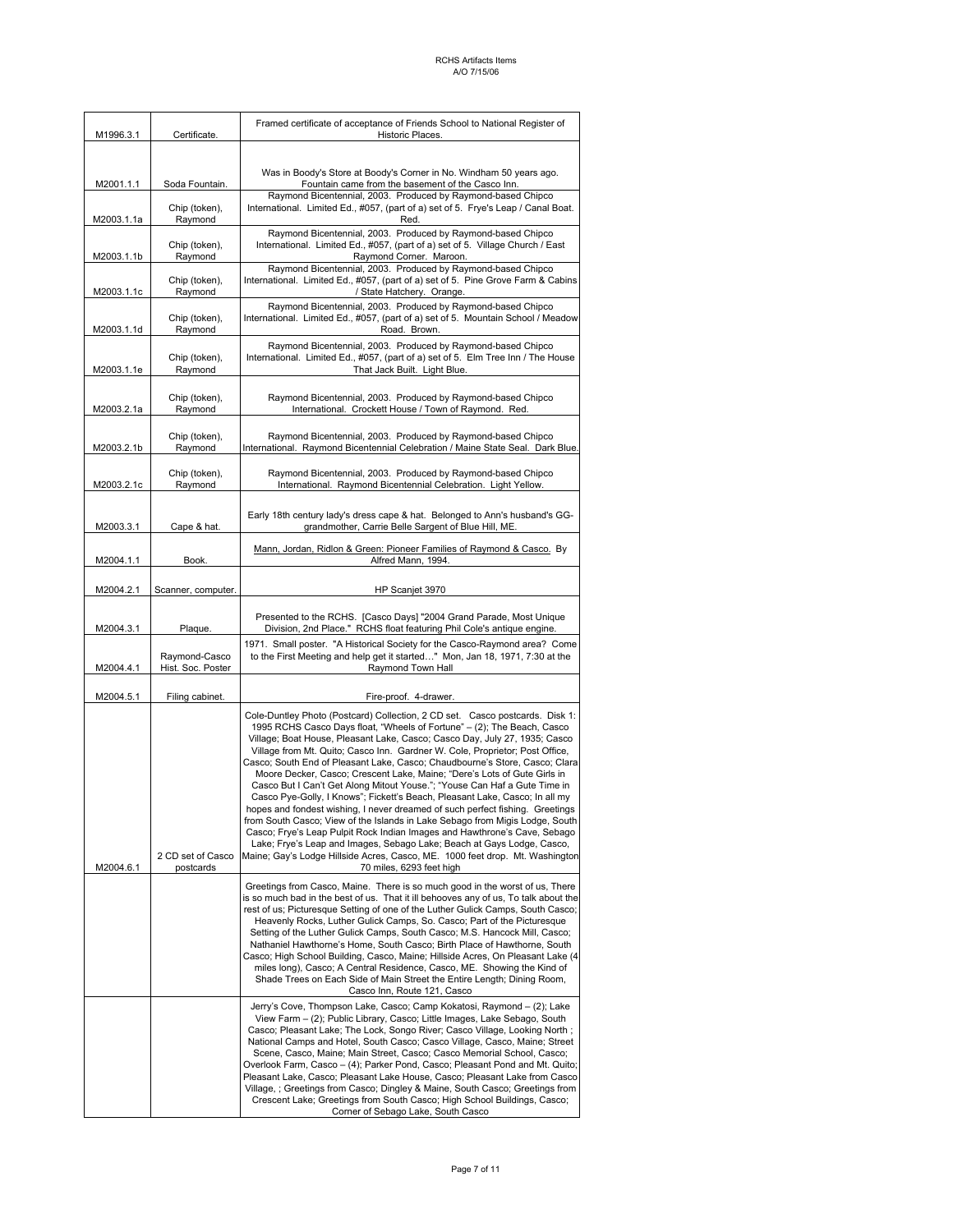|                          |                                     | Disk 2. Sliding Bridge Above the Lock, Songo River; Greetings from South<br>Casco - (3); Songowood, Casco, Maine. The Bungalows; Main Street, Looking<br>South, Casco; Sunnybrook Farm, Casco; Tennis Court, Casco Inn, Route 121,<br>Casco; Thomas House and Camps, South Casco; Thomas House Camps,<br>South Casco; Casco Village church in winter; Camp Wewenock                                                                                                                                                                                                                                                                                                                                                                                                                                                                                                                                                                          |
|--------------------------|-------------------------------------|----------------------------------------------------------------------------------------------------------------------------------------------------------------------------------------------------------------------------------------------------------------------------------------------------------------------------------------------------------------------------------------------------------------------------------------------------------------------------------------------------------------------------------------------------------------------------------------------------------------------------------------------------------------------------------------------------------------------------------------------------------------------------------------------------------------------------------------------------------------------------------------------------------------------------------------------|
| M2004.7.1                | 1CD of Raymond &<br>Casco postcards | Bullen Photo (Postcard) Collection, 1 CD. Raymond & Casco postcards.<br>Thomas Pond, So. Casco; Bald Spot, Mt. Quito; The Barta Camp, Casco; Camp<br>Hawthorne, Raymond; Camp Agawam - (2); The Circle, Camp Songo, Casco;<br>Camp Songo, Casco; Ways Meet Hall, Camp Songo, Casco; Camp Wawenock;<br>So. End of Pleasant Lake, Casco causeway; Mayberry Stock Farm; Shore<br>Scene, Pleasant Lake, Casco causeway; Looking Towards Pond Hill, Pleasant<br>Lake; Elm Tree Inn, Raymond; Hawthorne House; Kokatosi, Raymond; Lake<br>View Farm, Casco - (4); The Lilly Brook, Casco; Luther Gulick Camps, So.<br>Casco - (6); Manning House, c. 1840s; Mayberry Hill, Casco; Migis Lodge, So.<br>Casco - (2); National Camps, So. Casco; Old Mill, Casco; Overlook Farm,<br>$Casco - (5)$                                                                                                                                                     |
|                          |                                     | Ranger Lodge, Casco; The Elms, Raymond; Raymond State Fish Hatchery;<br>Raymond Village Church in winter; Sailing on the River, So. Casco; Scene in So.<br>Casco; Shay-ka-bee Lodge, So. Casco; Ice Fishing, So. Casco; The Red Oak,<br>So. Casco; Post Office, So. Casco, Maine; Dingley Cottage; Sunset on Sebago<br>Lake from Pleasant View House, Raymond; Tall Timbers, A Summer Camp for<br>Boys on Pleasant Lake, Casco Village; Thomas House and Camps, So. Casco -<br>(4); Fishing on Thomas Pond, So. Casco; Trout Fishing at So. Casco; Welch's<br>Camps, So. Casco, Maine; Wind in Pines Camp, Raymond - (4)                                                                                                                                                                                                                                                                                                                     |
| M2005.1.1                | Box.                                | Cardboard Box. House That Jack Built, Raymond Village. White & silver,<br>diagonal-striped.                                                                                                                                                                                                                                                                                                                                                                                                                                                                                                                                                                                                                                                                                                                                                                                                                                                  |
| M2005.2.1                | Display case.                       | Large display case for objects. Two drawers at the bottom in the back.                                                                                                                                                                                                                                                                                                                                                                                                                                                                                                                                                                                                                                                                                                                                                                                                                                                                       |
| M2005.3.1                | Window shades.                      | 10 window shades for school windows for protection against sun & heat &<br>conservation of collection. Installed by Elizabeth & Tom Bullen in June 2005.                                                                                                                                                                                                                                                                                                                                                                                                                                                                                                                                                                                                                                                                                                                                                                                     |
| M2005.4.1                | Poster.                             | The Merry Wives of Windsor by O. Nicolai. Fri., Aug. 27 & Wed., Sept. 1 [no<br>year] at Forham Hall, Raymond. Two, fragile. Folded in half.                                                                                                                                                                                                                                                                                                                                                                                                                                                                                                                                                                                                                                                                                                                                                                                                  |
| M2005.5.1a               | Account book.                       | Raymond School Account Book. Feb. 1941-1945. Oversized. Tan hardcover.                                                                                                                                                                                                                                                                                                                                                                                                                                                                                                                                                                                                                                                                                                                                                                                                                                                                       |
| M2005.5.1b               | Account book.                       | Casco School Account Book. Feb. 1941-1945. Oversized. Tan hardcover.                                                                                                                                                                                                                                                                                                                                                                                                                                                                                                                                                                                                                                                                                                                                                                                                                                                                         |
| M2005.6.1                | Tax book.                           | Town of Raymond tax book, 1861. Abt 16" x 10". Fragile, softcover.                                                                                                                                                                                                                                                                                                                                                                                                                                                                                                                                                                                                                                                                                                                                                                                                                                                                           |
| M2005.7.1                | Record book.                        | School record book for Raymond School District Number Six. April 10, 1846-<br>May 19, 1873.                                                                                                                                                                                                                                                                                                                                                                                                                                                                                                                                                                                                                                                                                                                                                                                                                                                  |
| M2005.8.1                | Banner, school.                     | Friends School Banner. Note attached says, "The school in 1939 took part in an<br>annual school day at So. Casco. This banner was made by the pupils and was<br>used to identify the school in the field day parade. Miss Margaret Wall was<br>present teacher."                                                                                                                                                                                                                                                                                                                                                                                                                                                                                                                                                                                                                                                                             |
| M2005.9.1                | Bible, brown leather                | Small. Inscription: "Ella R. [illegible] Casco, Me. My mother, E.M.G. used all her<br>schooldays and years of teaching"                                                                                                                                                                                                                                                                                                                                                                                                                                                                                                                                                                                                                                                                                                                                                                                                                      |
|                          | Casco Centennial<br>Banner          | "Casco, Maine Centennial 1841-1941." Red, white & blue. Faded cloth.                                                                                                                                                                                                                                                                                                                                                                                                                                                                                                                                                                                                                                                                                                                                                                                                                                                                         |
| M2005.10.1<br>M2005.11.1 | Desk, large.                        | Large wooden desk with pull-out drawer in middle.                                                                                                                                                                                                                                                                                                                                                                                                                                                                                                                                                                                                                                                                                                                                                                                                                                                                                            |
|                          | Post Office Sign,                   |                                                                                                                                                                                                                                                                                                                                                                                                                                                                                                                                                                                                                                                                                                                                                                                                                                                                                                                                              |
| M2005.12.1               | Casco.                              | Wooden painted sign.                                                                                                                                                                                                                                                                                                                                                                                                                                                                                                                                                                                                                                                                                                                                                                                                                                                                                                                         |
| M2005.13.1               | Negative, photo.                    | Negative of Casco Village School. Note enclosed says, "Negative of an old post<br>card picture of the Casco Village grade school which burned in the early 20s. It<br>was located where the Community Center now is. Donated by Marion Holden<br>Houghton."                                                                                                                                                                                                                                                                                                                                                                                                                                                                                                                                                                                                                                                                                  |
| M2005.14.1               | Memento, school.                    | Memento from Casco Village School. Front cover photograph of Mrs. R.E.<br>(Grace) Gay. 2 pages. Inside cover handwritten, "Grace Gay - School Teacher<br>at Casco Village - 1905." 1st page reads, "Casco Village School, Maine.<br>January 27, 1905. Presented by Mrs. R.E. Gay, Teacher. School Committee:<br>S.M. Gay, C.O. Scribner, G.B. Mayberry, Mrs. R.E. Gay Supt. Of Schools." 2nd<br>page reads, "Pupils. Olive S. Edwards, Stella M. Scribner, Agnes N. Eastman,<br>Edith M. Bartlett, Ruth L. Nichols, Florence E. Harmon, Eula Lee Brackett.<br>Gloria G. Grover, Lizzie M. Fickett, Mildred H. Harmon, Milton S. Hancock,<br>Clifford J. Eastman, Lawrence C. Libby, Cyrus M. Fickett. Alton E. Grover,<br>Elmer M. Brackett, Ralph S. Hancock, Raymond J. Brackett, Ernest B. Nichols,<br>Frederic D. Nichols, Albert D. Hamlin, Ellsworth C. Reed."<br>The Town Register: Poland, Raymond and Casco. Compiled by Mitchell & |
| M2005.15.1               | Town Register.                      | Davis. Brunswick: H.E. Mitchell, 1906. 141 pgs. 2 copies, fragile.                                                                                                                                                                                                                                                                                                                                                                                                                                                                                                                                                                                                                                                                                                                                                                                                                                                                           |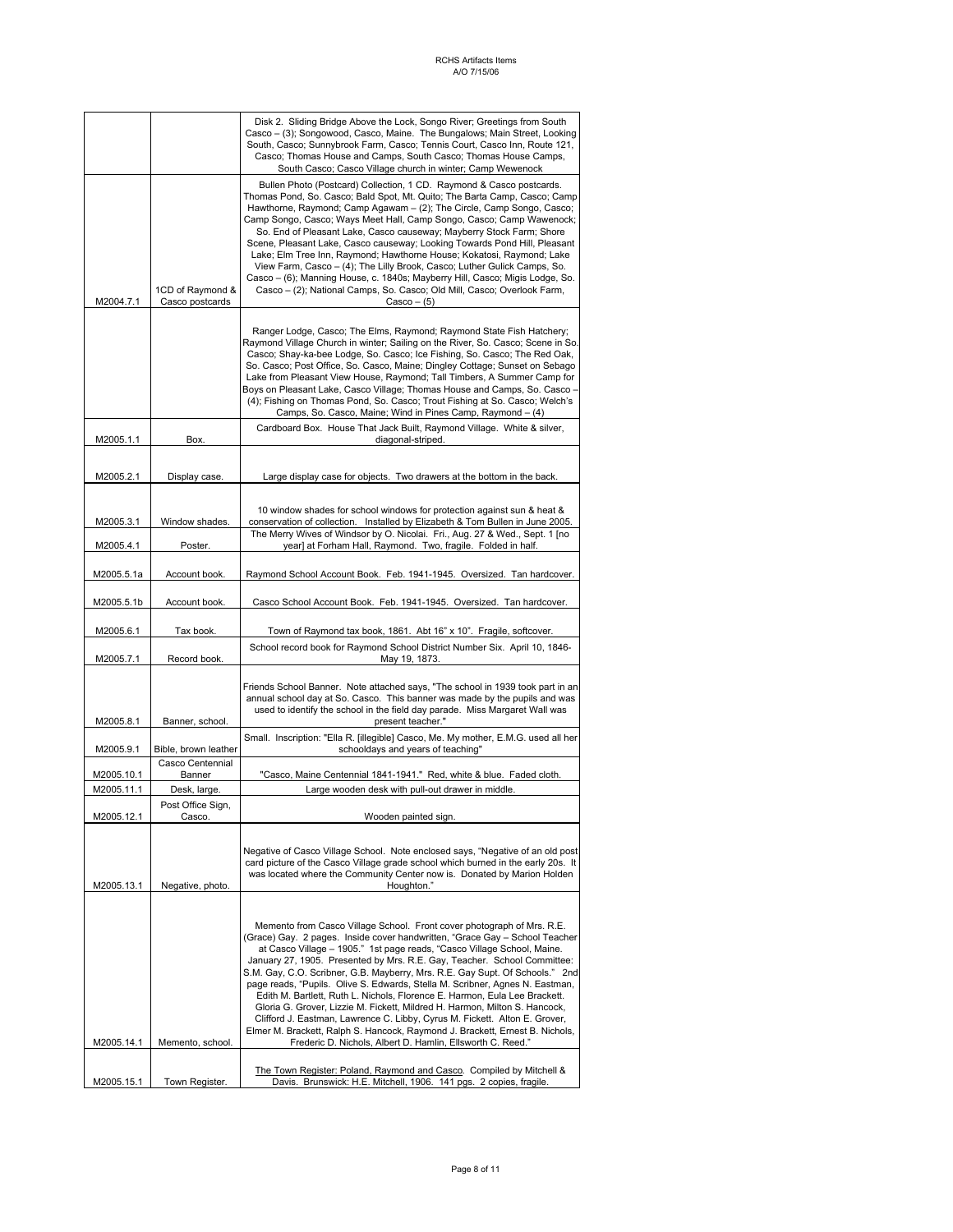| M2005.16.1                   | Booklet.                                                                                                                                                                                                                            | Songo River Steamboats. By Theo. L. Holden & Russell W. Knight. Reprint<br>from The American Neptune, Vol XXIV, No. 4, 1964.                                                                                                                                                                                                                                                                                                                                                              |
|------------------------------|-------------------------------------------------------------------------------------------------------------------------------------------------------------------------------------------------------------------------------------|-------------------------------------------------------------------------------------------------------------------------------------------------------------------------------------------------------------------------------------------------------------------------------------------------------------------------------------------------------------------------------------------------------------------------------------------------------------------------------------------|
| M2005.17.1                   | Slate, student<br>writing.                                                                                                                                                                                                          | 9 1/2" x 13 1/2". With edging.                                                                                                                                                                                                                                                                                                                                                                                                                                                            |
| M2005.18.1                   | Diploma, framed.                                                                                                                                                                                                                    | Raymond Public Schools. Grammar Dept. Issued to Frank Crossman, June<br>1930.                                                                                                                                                                                                                                                                                                                                                                                                             |
| M2005.19.1                   | Cabinet.                                                                                                                                                                                                                            | Light blue painted, wooden cabinet with door. 4 shelves inside.                                                                                                                                                                                                                                                                                                                                                                                                                           |
| M2005.20.1<br>M2005.21.1     | Book.<br>Flag, ME State.                                                                                                                                                                                                            | History of Casco, Maine. 1941. By William C. Holden & assisted by The<br>Centennial Committee on History-Dr. & Mrs. J.P. Bodge, Eugene Harmon &<br>Rev. James Albert Nichols. Softcover, fragile condition. 60 pgs.<br>Maine State Flag.                                                                                                                                                                                                                                                  |
| M2005.22.1                   | Painting.                                                                                                                                                                                                                           | Color painting of a house. Signed by Pearl Fickett.                                                                                                                                                                                                                                                                                                                                                                                                                                       |
| M2005.23.1a                  | Advertising calendar. 1931 Garage, Automobile and Tire Service. Phone<br>Calendar, 1931.<br>Webbs Mills 34-3. South Casco.                                                                                                          |                                                                                                                                                                                                                                                                                                                                                                                                                                                                                           |
| M2005.23.1b                  | Calendar, 1936.                                                                                                                                                                                                                     | Advertising calendar. 1936 G.A. Varney Meats & Groceries, Casco, Me                                                                                                                                                                                                                                                                                                                                                                                                                       |
| M2005.23.1c                  | Calendar, 1941.                                                                                                                                                                                                                     | Advertising calendar. 1941 Edes Motor Mart Used Cars and Accessories.<br>Phone Webbs Mills 5-11. South Casco, Me                                                                                                                                                                                                                                                                                                                                                                          |
| M2005.23.1d                  | Calendar.                                                                                                                                                                                                                           | Advertising calendar, n.d. Compliments of Jordan & Eager. General<br>Merchandise. Telephone Con., Raymond, Maine.                                                                                                                                                                                                                                                                                                                                                                         |
| M2005.23.1e                  | Calendar, 1903.                                                                                                                                                                                                                     | Advertising calendar. Jordan & Eager General Merchandise, Raymond, ME,<br>1903.                                                                                                                                                                                                                                                                                                                                                                                                           |
| M2005.24.1a                  | Students playing stickball in the road in front of the school. Backside reads,<br>"Quaker Ridge School. April 1937. Velma Frank, Beulah Tenney, Anita Frank,<br>Richard Holmes." 2 copies: 1 mounted, 1 loose. B/W.<br>Photo, 1937. |                                                                                                                                                                                                                                                                                                                                                                                                                                                                                           |
| M2005.24.1b                  | Photo, 1937.                                                                                                                                                                                                                        | Class photo with 3 bicycles. Backside of photo reads, "Spring 1937, Quaker<br>Ridge School." B/W.                                                                                                                                                                                                                                                                                                                                                                                         |
| M2005.25.1                   | Photo, 1898.                                                                                                                                                                                                                        | Class photo in front of school. Backside of photo reads, "Quaker Ridge School,<br>about 1898. Given by Helen Allen." Attached paper reads, "Quaker Ridge<br>Schoolhouse. Ellen Maxfield Jones, Teacher. Back row: Marian Hanscom,<br>Lillian Batty, Charles Gould, Nevel Whitney, Hacker Hall, Josephine Batty,<br>Beatrice Batty, Ellen Jones (Teacher), Ellen Gould, Alice Gill, Myron Hall. Front<br>row: Ernest Gill, Chauncey Whitney, Flora Tenney, Harold Hanscom, Angie<br>Hall." |
| M2005.26.1                   | Dunce Cap                                                                                                                                                                                                                           | Faded.                                                                                                                                                                                                                                                                                                                                                                                                                                                                                    |
| M2005.27.1                   | Photo, c. 1904/1905.                                                                                                                                                                                                                | B/W. Back reads, "School at Webbs Mills, 1904 or 5. Ellen Gould, Teacher."                                                                                                                                                                                                                                                                                                                                                                                                                |
| M2005.28.1                   | Photo, c. 1920s?                                                                                                                                                                                                                    | Building & group photo w/ automobile in front. Webbs Mills School. Back reads,<br>"Webb's Mills Church & School" Stamped Elton F. Flanagin, 5725 E. Univ. Ave.,<br>Gainesville, FL 32601. Included was a slip of paper that reads, "Webbs Mills<br>Church (until 1903) and school - closed 1947"                                                                                                                                                                                          |
| M2005.29.1                   | Photo, 1911.                                                                                                                                                                                                                        | Casco Old Home Day, Aug. 10, 1911. Group photo in front of Casco Grange<br>Hall. B/W. Backside of photo marked with partial names.                                                                                                                                                                                                                                                                                                                                                        |
| M2005.30.1                   | Photo, 1952.                                                                                                                                                                                                                        | Casco Grange. Horses & fringed-top surrey. "Casco Day, 1952." B/W.                                                                                                                                                                                                                                                                                                                                                                                                                        |
|                              |                                                                                                                                                                                                                                     | Camp Hayloft. Old Woman who lived in a Shoe Back reads, "Casco Day - by                                                                                                                                                                                                                                                                                                                                                                                                                   |
| M2005.31.1                   | Photo.                                                                                                                                                                                                                              | Ralph Tibbetts." N.d., B/W.                                                                                                                                                                                                                                                                                                                                                                                                                                                               |
| M2005.32.1a                  | Photo, 1986.                                                                                                                                                                                                                        | 1986 RCHS float [Casco Days], side view                                                                                                                                                                                                                                                                                                                                                                                                                                                   |
| M2005.32.1b                  | Photo, 1986.                                                                                                                                                                                                                        | 1986 RCHS float [Casco Days], back view                                                                                                                                                                                                                                                                                                                                                                                                                                                   |
| M2005.33.1                   | Photo, 1935.                                                                                                                                                                                                                        | Oxen cart by Mayberry Hill Sign. "Casco Day - July 27, 1935." Back reads,<br>"Zoë Tibbetts Boutlett in middle, Mabel Wilkinson in rear." B/W.                                                                                                                                                                                                                                                                                                                                             |
| M2005.34.1                   | Photo, c. 1950.                                                                                                                                                                                                                     | Horse pulling at Casco Day, c. 1950. By Ralph E. Tibbetts. B/W.                                                                                                                                                                                                                                                                                                                                                                                                                           |
| M2005.35.1                   | Photo., framed.                                                                                                                                                                                                                     | Color. Casco Village street scene. Back reads, "Casco, Maine in 1920's. A<br>Ham Tripp photo. Given to Raymond-Casco Historical Society by Marion Holden<br>Houghton                                                                                                                                                                                                                                                                                                                      |
| M2005.36.1                   | Photo., framed.                                                                                                                                                                                                                     | Casco Village School, 1930/1931. B/W. Incl. list of pupils.                                                                                                                                                                                                                                                                                                                                                                                                                               |
| M2005.37.1<br>Photo, framed. |                                                                                                                                                                                                                                     | East Raymond School, 1930. B/W. Incl. list of pupils.                                                                                                                                                                                                                                                                                                                                                                                                                                     |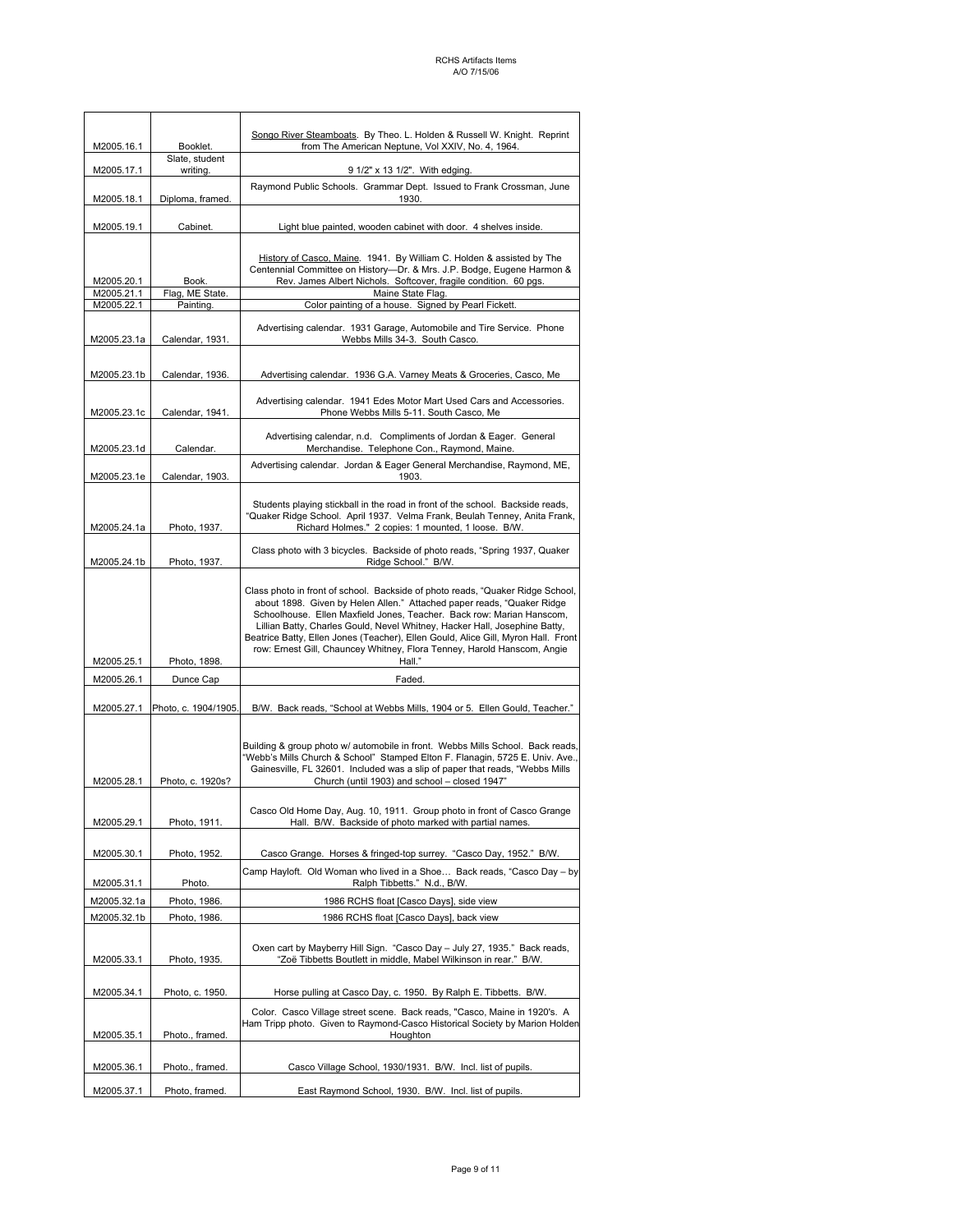| M2005.38.1                 | Photo.                                                                                                                           | Hilda Shaw Durgin, last teacher at Quaker Ridge School. B/W.                                                                                                                                                                                                                                                                                                                                                          |  |  |
|----------------------------|----------------------------------------------------------------------------------------------------------------------------------|-----------------------------------------------------------------------------------------------------------------------------------------------------------------------------------------------------------------------------------------------------------------------------------------------------------------------------------------------------------------------------------------------------------------------|--|--|
| M2005.39.1                 | Photo.                                                                                                                           | Hancock & Wilkinson & Edwards Family enjoying Pleasant Lake, Casco, 1918.<br>B/W.                                                                                                                                                                                                                                                                                                                                     |  |  |
|                            | Card, Christmas.                                                                                                                 |                                                                                                                                                                                                                                                                                                                                                                                                                       |  |  |
| M2005.40.1a<br>M2005.40.1b | Photo, c. 1970.                                                                                                                  | Gulick Collection. Christmas Card from the Halsey Gulicks, 1960. Red & white.<br>Gulick Collection. Photo, c. 1970. Davis & Louise (Gulick) Van Winkle with<br>son. B/W.                                                                                                                                                                                                                                              |  |  |
| M2005.41.1a                | Postcard, Casco.                                                                                                                 | B/W "Birds Eye View of Casco ME", unused.                                                                                                                                                                                                                                                                                                                                                                             |  |  |
| M2005.41.1b                | B/W Untitled, written on backside: Road into the Village from Pikes Corner -<br>along Parker Pond.<br>Postcard, Casco.           |                                                                                                                                                                                                                                                                                                                                                                                                                       |  |  |
| M2005.42.1                 | "Tarry by the Wayside."By J.C. Bicknell. Color. Mounted. No glass, water stain<br>on matting, photo is dirty.<br>Photo., framed. |                                                                                                                                                                                                                                                                                                                                                                                                                       |  |  |
| M2005.43.1a                | Campbook, 1959.                                                                                                                  | Camp Timanous for Boys. 1959.                                                                                                                                                                                                                                                                                                                                                                                         |  |  |
| M2005.43.1b                | Campbook, 1964.                                                                                                                  | Camp Timanous for Boys. 1964-2 copies.                                                                                                                                                                                                                                                                                                                                                                                |  |  |
|                            |                                                                                                                                  |                                                                                                                                                                                                                                                                                                                                                                                                                       |  |  |
| M2005.43.1c                | Campbook, 1967.                                                                                                                  | Camp Timanous for Boys. 1967, 50th anniversary.                                                                                                                                                                                                                                                                                                                                                                       |  |  |
|                            |                                                                                                                                  |                                                                                                                                                                                                                                                                                                                                                                                                                       |  |  |
| M2005.43.1d                | Campbook, 1971.                                                                                                                  | Camp Timanous for Boys. 1971-2 copies.                                                                                                                                                                                                                                                                                                                                                                                |  |  |
| M2005.44.1                 | Book.                                                                                                                            | So You Think You Know Maine? By Neil Rolde/WCBB. Gardiner, ME: Harpswell<br>Press, 1984.                                                                                                                                                                                                                                                                                                                              |  |  |
| M2005.45.1                 | Book.                                                                                                                            | Nature Studies in Casco, ME. By Celia M. Compton (1928). 2 copies.                                                                                                                                                                                                                                                                                                                                                    |  |  |
| M2005.46.1                 | Photo.                                                                                                                           | "Cyrus Henry Holden Mill on Mile Brook, Casco, Maine. Some may remember<br>the "Tobaco Plan" B/W, n.d.                                                                                                                                                                                                                                                                                                                |  |  |
| M2005.47.1a                | Photo, 1903.                                                                                                                     | South Casco School. 1903, Ellen Gould-Teacher.                                                                                                                                                                                                                                                                                                                                                                        |  |  |
| M2005.47.1b                | Photo, 1912.                                                                                                                     | South Casco School. Back of photo reads, "South Casco School - About 1912.<br>Left to right. Tow row: Marie Murch, Hattie Berry, Angie A. Hall (Teacher)<br>Ervette Floyd. Second Row: Wavelet Watkins, Idella Watkins, Elsie Berry, Violet<br>Watkins Lewis Chute. Third Row: Robert Chute, Fred Mains, George Murch,<br>Ernest McLucas, Emily Ramsey, Catherine Berry, Alice Spiller, Helen Chute,<br>Daisy Berry." |  |  |
| M2005.48.1a                | Stone Tool--Geofact                                                                                                              | Stone Tool with round-head. Abt. 9" long. Geofact [formed by nature]. Used as<br>a pounder?                                                                                                                                                                                                                                                                                                                           |  |  |
| M2005.48.1b                | Stone Tool--Geofact                                                                                                              | Stone Tool with square/triangular head. Abt. 7 1/2" long. Geofact [formed by<br>nature]. Used as a pounder?                                                                                                                                                                                                                                                                                                           |  |  |
| M2005.48.1c                | Stone Tools.                                                                                                                     | With round-head. Abt. 6" long by 4" wide                                                                                                                                                                                                                                                                                                                                                                              |  |  |
| M2005.48.1d                | Stone Tools.                                                                                                                     | 4. With oblong-head. Rounded point on end, flat on other. Abt. 7 1/2 " long by<br>5" wide.                                                                                                                                                                                                                                                                                                                            |  |  |
| M2005.48.1e                | Stone Tools.<br>Stone Tool--                                                                                                     | 5. Rounded at both ends with indent on sides. Abt. 5 1/2" long by 3" wide.                                                                                                                                                                                                                                                                                                                                            |  |  |
| M2005.48.1f                | Geofact.                                                                                                                         | Stone Tool. Abt. 5" long by 1" wide. Geofact [formed by nature].                                                                                                                                                                                                                                                                                                                                                      |  |  |
| M2005.48.1g                | Stone Tool--<br>Geofact.                                                                                                         | Stone Tool. Abt. 6" long by 1/2 " wide. Geofact [formed by nature].                                                                                                                                                                                                                                                                                                                                                   |  |  |
| M2005.48.1h                | Stone Tool--<br>Geofact.                                                                                                         | Stone Tool. Abt. 5" long by 3/4" wide. Geofact [formed by nature].                                                                                                                                                                                                                                                                                                                                                    |  |  |
| M2005.48.1i                | Stone Tools.                                                                                                                     | Rounded with extremely smooth area. Abt. 2 1/2" long by 2" wide.<br>9.                                                                                                                                                                                                                                                                                                                                                |  |  |
| M2005.48.1j<br>M2005.48.1k | Stone Tools.<br>Stone Tools.                                                                                                     | 10. Very flat. Abt. 5 1/2" long by 2 1/4" wide.<br>11. Abt. 1 1/2" long by 3/4" wide.                                                                                                                                                                                                                                                                                                                                 |  |  |
| M2005.48.1I                | Stone Tools.                                                                                                                     | 12. Abt. 1 1/2" long by 1/2" long.                                                                                                                                                                                                                                                                                                                                                                                    |  |  |
| M2005.48.1m                | Stone Tools.                                                                                                                     | 13. Similar extremely smooth area. Abt. 2 3/4" long by 1 3/4" wide.                                                                                                                                                                                                                                                                                                                                                   |  |  |
| M2005.48.1n                | Stone Tools.                                                                                                                     | 14. Flat on one end, pointed on the other. Abt. 6 1/4" long by 3" wide.                                                                                                                                                                                                                                                                                                                                               |  |  |
| M2005.48.1o<br>M2005.48.1p | Stone Tool.<br>Stone Tool.                                                                                                       | 15. Rounded ends with large indent on sides. Abt. 5" long.<br>16. Smaller point on one end, larger on the other. Abt. 8" long.                                                                                                                                                                                                                                                                                        |  |  |
| M2005.48.1q                | Stone Tool / Fossil<br>mollusk or clam.                                                                                          | Stone Tool / Fossil mollusk or clam. Clamshell shape with sharp edges. Abt. 3<br>1/2" in diameter.                                                                                                                                                                                                                                                                                                                    |  |  |
| M2005.48.1r                | Stone Tool.                                                                                                                      | 18. Sharp edges. Abt. 6" long by 3 3/4" wide.                                                                                                                                                                                                                                                                                                                                                                         |  |  |
| M2005.48.1s                | Clay Cakes                                                                                                                       | 5 small, irregular rounded stones. Geofact [formed by nature]; concretions of<br>sedimentary rock. Little clay cakes made by the "River Elves" (a Wabanaki oral<br>tradition) - formed by running water. A "wonderment"; possibly ceremonial<br>items. Found in can in same box with Stone Tools.                                                                                                                     |  |  |
| M2005.48.1t                | Stones, shaped.                                                                                                                  | Small, arrowhead shaped stones. Found in can in same box with Stone Tools.                                                                                                                                                                                                                                                                                                                                            |  |  |
|                            | M2005.49.1a Musket (metal) ball?                                                                                                 | Musket (metal) ball? Found in can in same box with Stone Tools.                                                                                                                                                                                                                                                                                                                                                       |  |  |
| M2005.49.1b                | Cube, small.                                                                                                                     | Small stone cube. Found in can in same box with Stone Tools.                                                                                                                                                                                                                                                                                                                                                          |  |  |